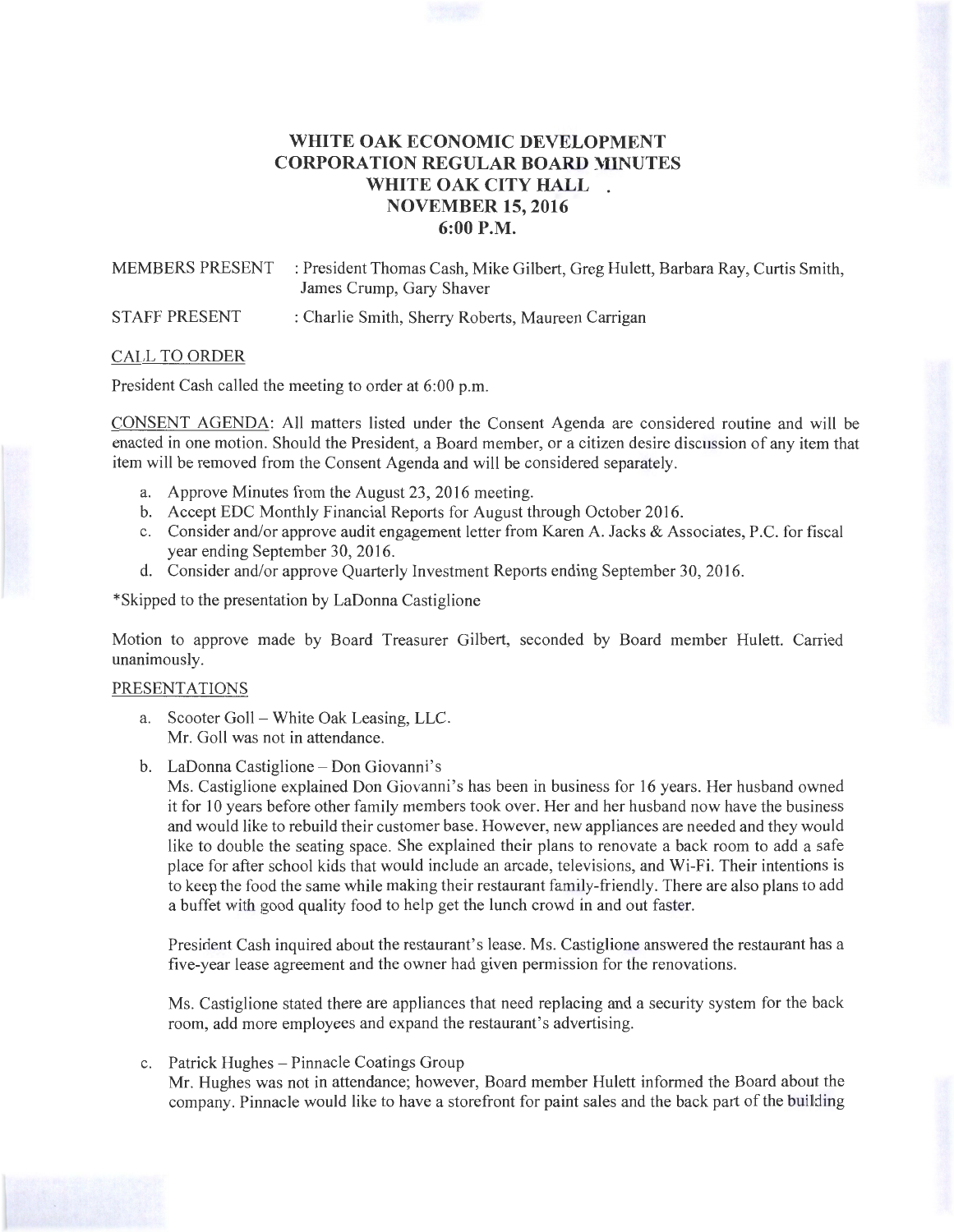

will be for commercial customers. The company would like a home base in White Oak. Pinnacle will bring approximately \$100,000 in new equipment and make improvements to the building.

President Cash asked Executive Director Charlie Smith if Pinnacle wants a grant or a loan incentive. Executive Director Smith answered that a grant of about \$100,000 for the equipment would be sufficient. President Cash asked Board member Hulett if he was building Pinnacle a building. Board member Hulett answered the intention is for Pinnacle to occupy the old Clean Cut building on Highway 80. He added that Pinnacle will have over \$350,000 in inventory and four pickups. Executive Director Smith added that there is an expectation of over \$1 ,000,000 in sales. Board member Shaver stated he did not know how much of that \$1 ,000,000 will be taxable sales, to which Board member Hulett added that not all of that will be retail sales. Board member Shaver stated that Pinnacle probably wants in between Energy Weldfab and Mid-South Equipment, which are two of the company's large customers.

President Cash asked if the business is directed toward commercial customers. Board members Shaver and Hulett answered that Pinnacle seeks out industrial commercial sales and contractors. Pinnacle will not be selling to individuals out the front door.

President Cash questioned if Pinnacle was asking for at least \$100,000. Executive Director Smith answered that this is what he understood; however, the applicant did not say that directly. He was basing the amount on the application. Board member Hulett added that for the value Pinnacle is bringing, this is kind of in line with what the Board has been doing. Pinnacle has had customers in this area forever.

d. Charlie Smith - City of White Oak

Executive Director Smith explained that Sat-Lite is going in at the end of Willow Lake Business Park, and eventually the company will want to expand that will include an oven to do the baking for the satellites. Gas was not available in the business park. He contacted Centerpoint about placing a gas line through the business park, which has been completed. The project was over \$11 ,000, but increases the opportunity for incoming businesses.

President Cash adjourned open session at 6:13 p.m.

EXECUTIVE SESSION - The White Oak Economic Development Corporation Board will meet in Executive Session as authorized by Title 5, Chapter 551 , Texas Government Code, The Texas Open Meetings Act, for the following purpose:

Section 551.087 - Deliberation regarding Economic Development Negotiations: Discussion regarding negotiations with the following:

- a. Scooter Goll White Oak Leasing, LLC.
- b. LaDonna Castiglione Don Giovanni's
- c. Patrick Hughes Pinnacle Coatings Group
- d. Charlie Smith City of White Oak

The Board entered executive session at 6:13 p.m. and adjourned at 6:25 p.m. President Cash called open session into order at 6:25 p.m.

RECONVENE TO OPEN SESSION - Consideration, discussion, and possible action on: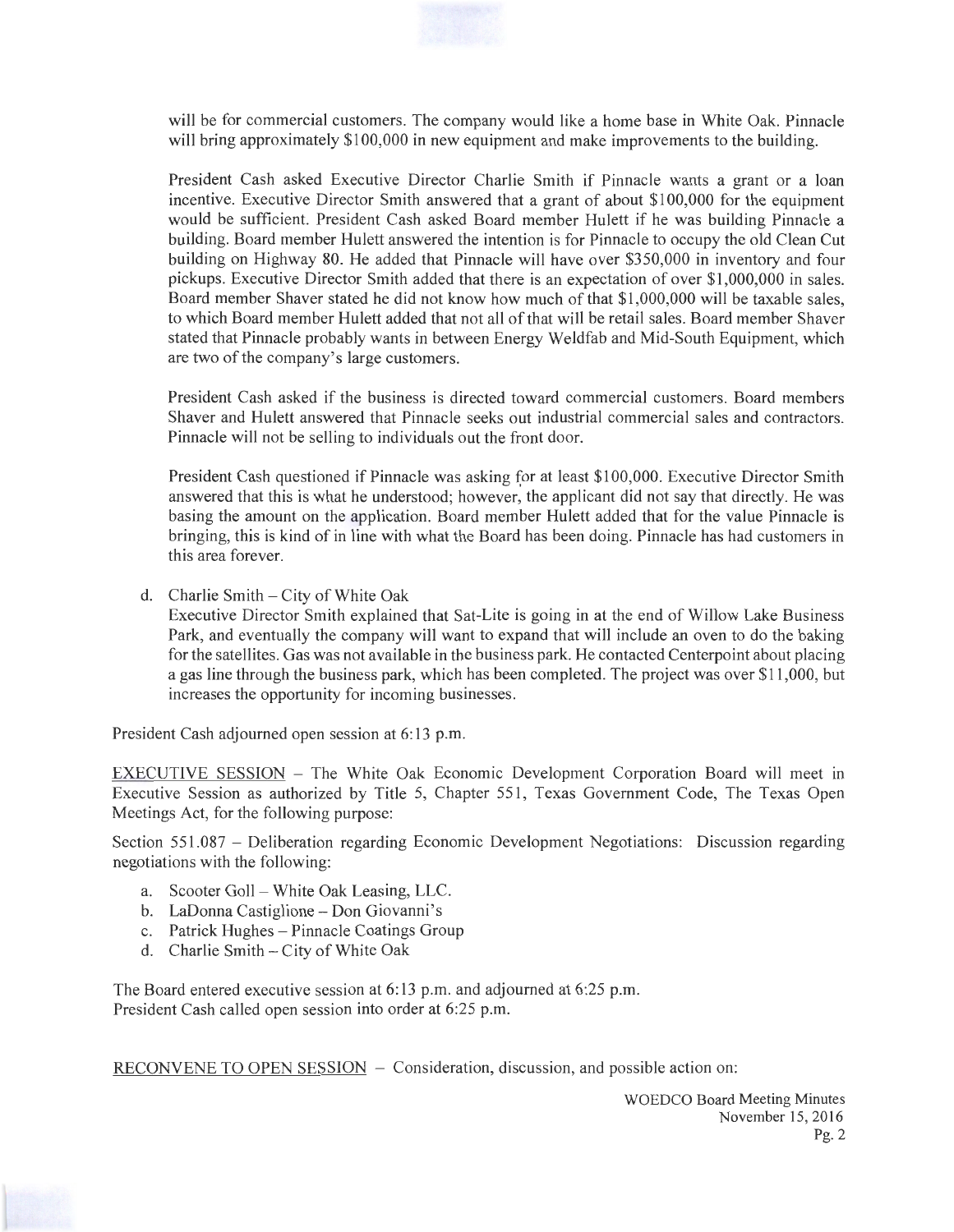Section 551.087 - Deliberation regarding Economic Development Negotiations: Discussion regarding negotiations with the following:

- a. Scooter Goll- White Oak Leasing, LLC. President Cash explained that when the Board first offered Mr. Goll the grant, he requested more money. Executive Director Smith has sent Mr. Goll additional paperwork, but it has not been returned. There will be no action taken. '
- b. LaDonna Castiglione- Don Giovanni's There will be no action taken.
- c. Patrick Hughes- Pinnacle Coatings Group Treasurer Gilbert made the motion to offer Pinnacle a \$50,000 grant, seconded by Vice-President Curtis Smith. Carried 6-0-1 with Board member Hulett abstaining due to a conflict of interest.
- d. Charlie Smith City of White Oak Board member Shaver made the motion to approve the grant of \$11,470, seconded by Treasurer Gilbert.

## DISCUSSION AND/OR CONSIDER REGARDING WEB HOSTING FOR WOEDCO

Assistant City Manager Sherry Roberts and Executive Director Smith agreed this system is not for the White Oak EDC right now and wanted to inform the Board.

DISCUSSION AND/OR ACTION regarding audits of current performance agreements and incentive contracts.

Executive Director Smith asked just how far in-depth the Board wanted staff to go with auditing performance agreements for compliance. Board member Shaver stated that all businesses needed to comply with their individual agreements, even if it involves contract renegotiation. Assistant City Manager Roberts informed the Board that she did not seek the Texas Workforce Commission (TWC) reports from the businesses for the quarter ending September 30, 2016 because of the previous discussion about checking for employment levels only at the end of the contract. Board member Hulett questioned how the agreements are written. Board member Shaver answered that the agreements are written to require annual reports so staff and the Board knows how the business is doing. Assistant City Manager Roberts informed the Board that the auditors want to see that compliance checks are performed throughout the year. Board member Shaver stated that typically the companies are only required to provide copies of their quarterly TWC reports. Assistant City Manager questioned if she should get the TWC reports only once a year or every quarter. Board member Shaver suggested to get the reports quarterly. He added that Longview went for a long period of time when businesses could not comply with their contracts. Rather than renegotiate deals, their board would give the businesses a moratorium by extending the contract out.

CONSIDER AND/OR APPROVE the purchase of tablets for paperless agenda packets.

President Cash explained that the city council is now using Samsung tablets instead of paper binders. Since three of the board members are also city council members, only four tablets would need to be purchased. Treasurer Gilbert stated he will use his school equipment to access board packets; therefore, only three Samsung tablets would need to be purchased.

Motion to approve made by Vice-President Curtis Smith, seconded by Secretary Ray. Carried unanimously.

### STAFF REPORTS & UPDATES

a. Christmas Business Luncheon

The Board agreed to a date of December 8, 2016 from 11:00 a.m. to 1:00 p.m. for the business appreciation luncheon.